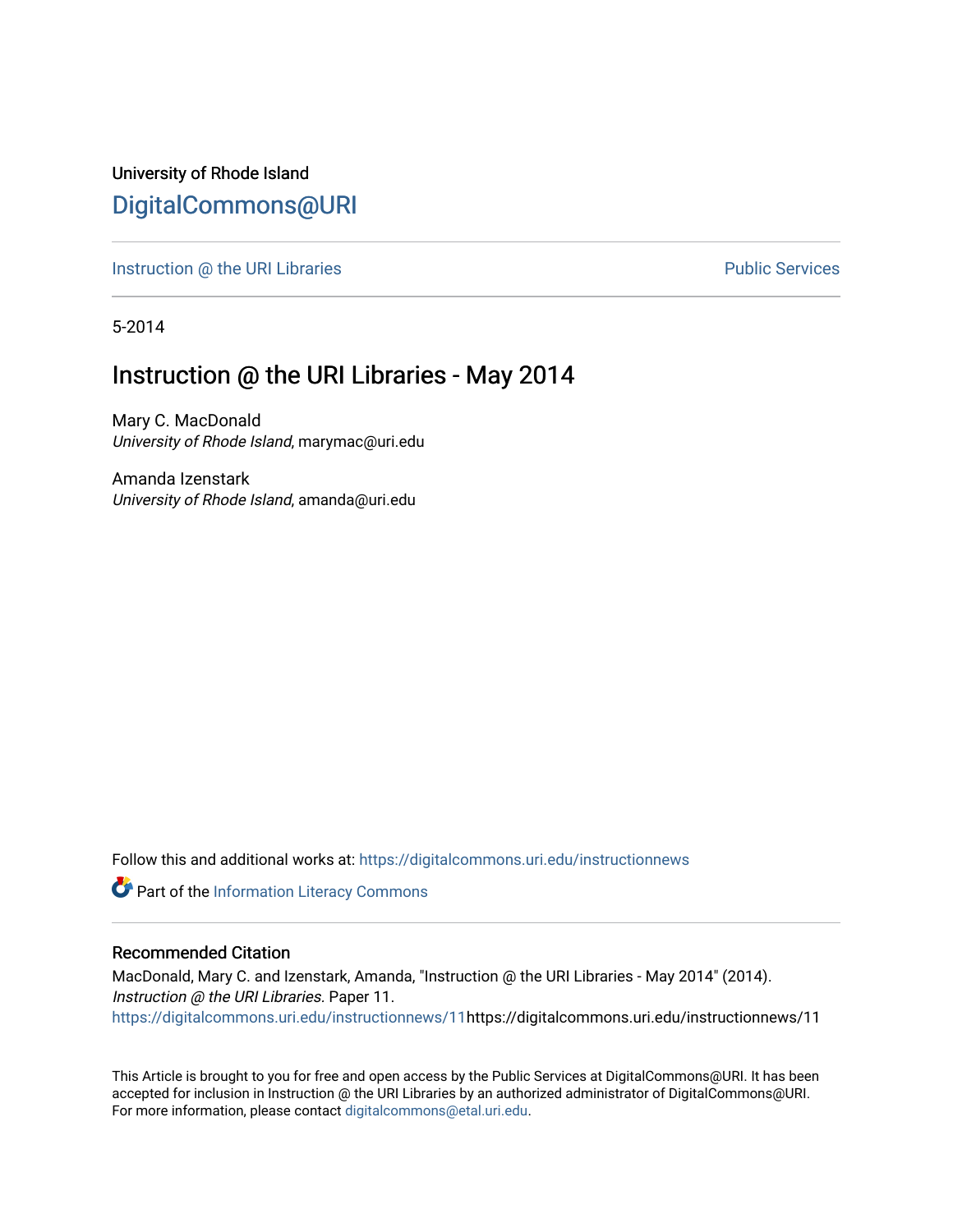# Instruction @ the URI Libraries



#### **Library Resources for Graduate Students**  Needs vary based on prior information research experience

Library instruction services for graduate students are sometimes overlooked when developing orientation programs and supports for their more advanced information research needs.

Some faculty may assume that grad students are already advanced information researchers, however, this is not always the case. Graduate students enroll in programs of study at various points in their lives; some enroll directly after undergraduate graduation, and many come back to their studies after some time away. For others, being a graduate student was not a goal until a career change - or the discovery of a new passion - has occurred.

Even those grad students who have come to URI right after their undergraduate work is completed may feel daunted by learning about a new library, a new consortium, and new databases at the same time that they are learning the ins and outs of more advanced research in their field. Alternately, graduate school could represent a change of discipline, so previously honed skills may need adjusting.

The University Libraries support the instructional needs of graduate students by providing both online tools and face-to-face instruction opportunities. This means we can work with students in traditional

classes on-campus, or with students researching from off-campus sites.

If your department or program enrolls graduate students we encourage you to contact your library liaison about planning a research orientation session for newly enrolled students. Let graduate students know that they can visit the Info & Research Help desk, or make an appointment with a library liaison for their subject area. You may also wish to share information about the Libraries' Search Savvy Seminar series, which highlights research tips and tricks that may not be covered by other information research sessions.

#### **Library FAQs for Grads <http://uri.libguides.com/grad>**

This guide provides links to information that supports graduate students' individual research needs. We also provide information for graduate students who will be teaching. Topics include:

- Using the Library
- Article Databases
- Getting Material from Other Libraries
- Help for Teaching Assistants: Scheduling Instruction Classes, Creating Effective Library Assignments, and InfoRhode Tutorials